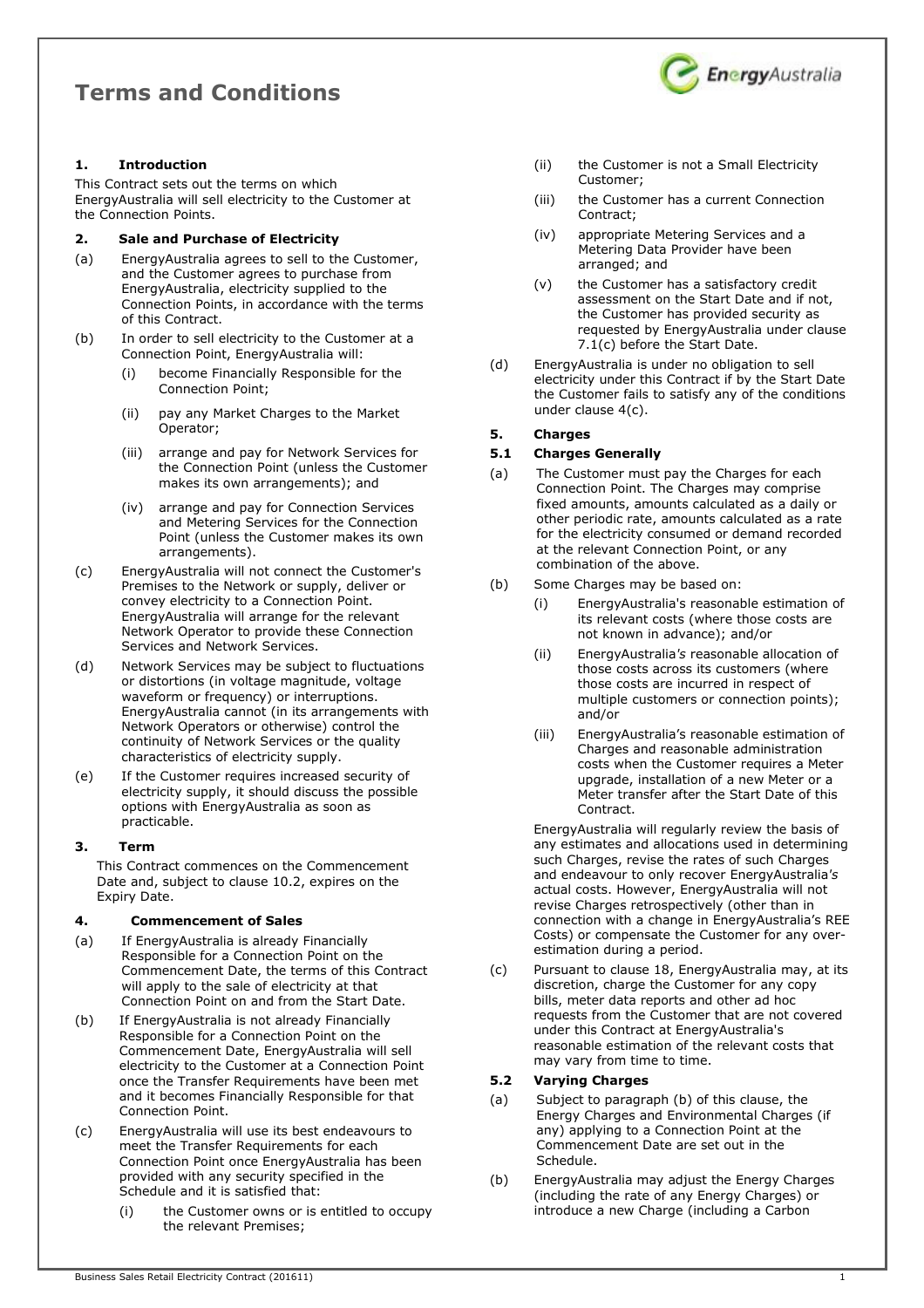Scheme Charge) at any time prior to the Expiry Date if:

- (i) there is a Change in Law, by an amount necessary to recover all of EnergyAustralia's costs arising as a direct or indirect result of the Change in Law, including if such Change in Law occurs or takes effect between the Commencement Date and the Start Date; and/or
- (ii) the Customer requires a Meter upgrade, or the Customer has a new Meter installed after the Start Date and the Customer is required to be billed, on an actual or estimated basis as determined by EnergyAustralia; or
- (iii) if the Customer fails the credit assessment conducted by EnergyAustralia, and/or the Customer fails to provide security or parent company guarantee as determined by EnergyAustralia.
- (c) Subject to any capped or fixed Environmental Charges set out in the Schedule, EnergyAustralia may adjust the Environmental Charges (including the rate of any Environmental Charges) at any time prior to the Expiry Date by an amount necessary to recover all of EnergyAustralia's Environmental Costs arising as a direct or indirect result of selling electricity to the Customer at the Connection Points.
- (d) Where:
	- (i) any component of the Environmental Charges is based on EnergyAustralia's forecast of any of its Environmental Costs; and
	- (ii) EnergyAustralia's relevant actual Environmental Costs materially differ from the amount forecast,

 then EnergyAustralia must factor that difference into EnergyAustralia's forecast of any of the relevant Environmental Costs for the next forecast period.

(e) The Customer acknowledges that all other Charges generally represent costs incurred by EnergyAustralia from third parties in order to sell electricity to the Customer at the Connection Points. These costs, and the Charges required to recover those costs, may change from time to time. EnergyAustralia will pass through all such charges to the Customer without applying any mark up or margin (other than to recover reasonable administrative costs) where it is reasonably practical to do so.

#### 5.3 Goods and Services Tax

- (a) Unless expressly stated otherwise, all amounts under this Contract are stated as GST exclusive amounts.
- (b) If any GST is or becomes payable in respect of a Taxable Supply of goods or services under this Contract, the Charges payable by the Customer for that Taxable Supply of goods or services will be increased by an amount equal to the GST payable.
- (c) EnergyAustralia must provide the Customer with a Tax Invoice in respect of any Taxable Supply under this Contract.

#### 6. Invoices and Payment

#### 6.1 Invoices

(a) EnergyAustralia will prepare and forward invoices to the Customer's nominated address set out in the Schedule monthly on a calendar month basis. An invoice may be in respect of one or more Connection Points.

(b) The due date for payment of an invoice will be set by reference to the payment terms set out in the Schedule.

#### 6.2 Contents of Invoices

- Each invoice prepared by EnergyAustralia must include:
- (a) the period for which the invoice applies;
- (b) the Charges payable for each Connection Point for the period;
- (c) sufficient information to enable the Customer to verify the Charges;
- (d) a statement that it is a Tax Invoice and the amount of GST payable;
- (e) the due date for payment; and

# (f) payment methods.

## 6.3 Payment Terms

- (a) The Customer must pay EnergyAustralia the Charges set out in an invoice by the due date for payment.
- (b) A payment due on a day that is not a Business Day shall be paid on the next Business Day.
- (c) The Customer will only be considered to have made a payment once EnergyAustralia, or an agent authorised to accept payments on behalf of EnergyAustralia, receives the payment in cleared funds.
- (d) EnergyAustralia may charge the Customer any credit card fees it incurs in connection with the payment of an invoice paid by credit card.
- (e) EnergyAustralia may nominate a required payment method or change payment methods from time to time under this Contract.

#### 6.4 Invoice Disputes and Errors

- (a) If the Customer disputes the amount of an invoice, the Customer must:
	- (i) provide EnergyAustralia with written notice of the amount in dispute and the reasons for the dispute as soon as possible; and
	- (ii) if the dispute is not resolved before the due date for payment of the relevant invoice, pay EnergyAustralia (by the due date for payment) the greater of the undisputed amount of the invoice and the average of the Customer's last three invoices for the relevant Connection **Points**
- (b) If EnergyAustralia believes there is an error in an invoice, or receives information relevant to an invoice after sending it to the Customer, EnergyAustralia shall adjust the invoice from the time when the error occurred (whether paid or not) and send a replacement or adjustment invoice to the Customer.

#### 6.5 Interest

- (a) If the Customer does not pay an invoice in full (or any lesser amount permitted by clause 6.4(a)) by the due date for payment, then in addition to any other right it may have under this Contract, EnergyAustralia may require the Customer to pay interest on the unpaid amount and compensate EnergyAustralia for any costs incurred in recovering the unpaid amount.
- (b) Interest on outstanding amounts will accrue on a daily basis from the due date for payment until the date EnergyAustralia receives payment in full.
- (c) Interest will be calculated at the rate prescribed (at the relevant date) under section 2 of the Penalty Interest Rates Act 1983 (Vic) for paying interest on a judgment debt, plus 5%.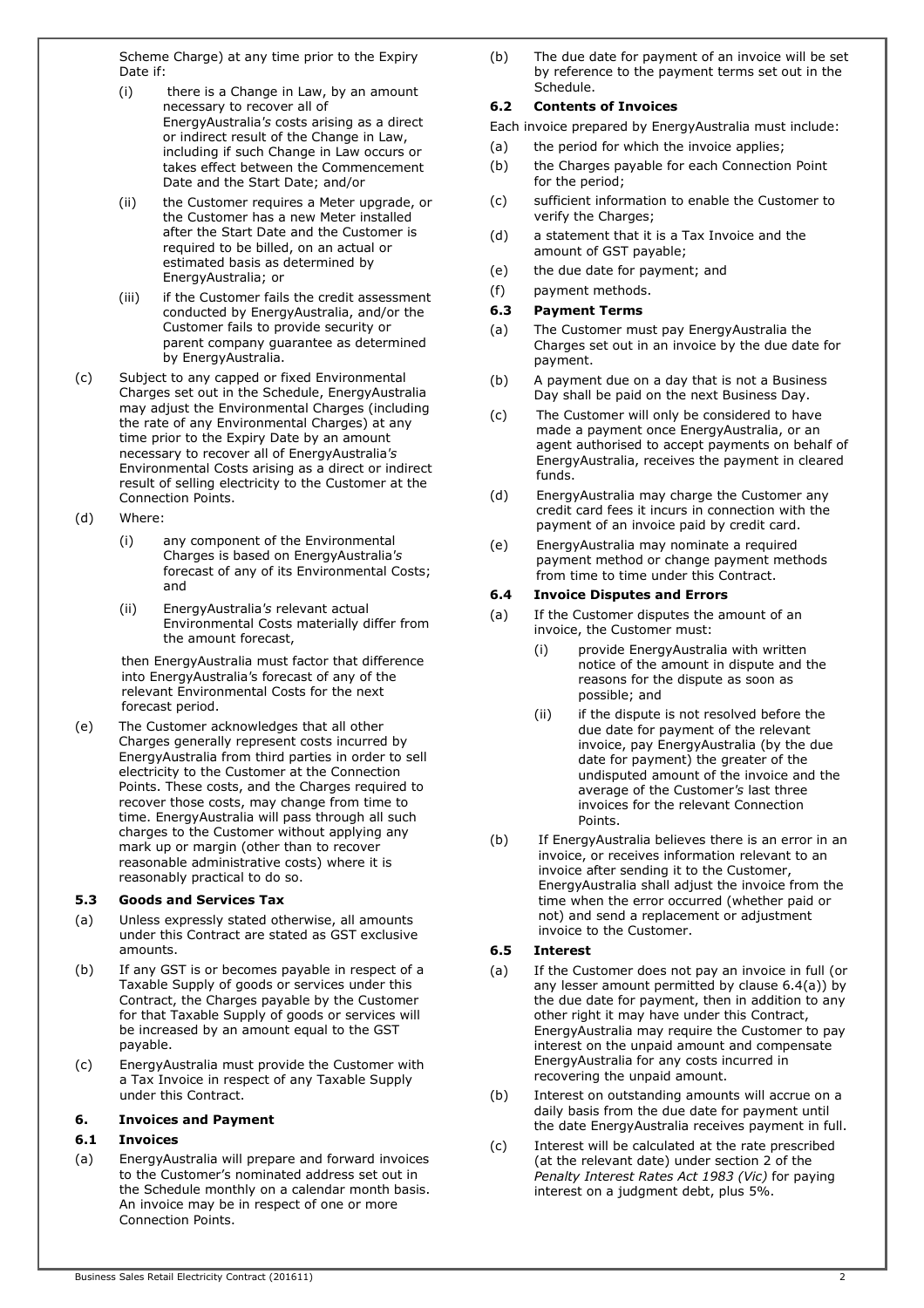## 7. Security

## 7.1 Provision and Use of Security

- (a) EnergyAustralia may, at any time of this Contract, conduct a credit assessment of the Customer.
- (b) The Customer must provide EnergyAustralia with the security (if any) set out in the Schedule. Such security may include a parent company guarantee.
- (c) EnergyAustralia may also require security, or additional security, from time to time if:
	- (i) the Customer fails to pay two consecutive invoices for a Connection Point by the due date for payment;
	- (ii) the Customer fails to pay three invoices for a Connection Point by the due date for payment within any 12 month period;
	- (iii) EnergyAustralia considers that the Customer, having a satisfactory credit assessment on the Commencement Date, ceases to have a satisfactory credit assessment prior to the Start Date or at any time during the term of this Contract; or
	- (iv) any provider of credit support for the Customer ceases to have an Approved Rating.
- (d) EnergyAustralia may access any security at any time in order to satisfy (or partially satisfy) any outstanding obligation of the Customer under this Contract.
- (e) If EnergyAustralia accesses any security, it may require the Customer to provide any top-up security necessary to restore the security to the required amount.
- (f) If any security, additional or top-up security is required, EnergyAustralia must provide the Customer with at least 10 Business Days notice of the amount required and the date by which it must be provided.
- (g) Any security provided must be in a form acceptable to EnergyAustralia. No interest will be payable by EnergyAustralia on any cash security it holds.
- (h) Any costs incurred in providing the security shall be borne by the Customer.
- (i) The Customer must provide EnergyAustralia with all assistance and information reasonably requested by EnergyAustralia in conducting a credit assessment for the duration of the Contract.

#### 7.2 Return of Security

- (a) EnergyAustralia must refund or return any security to the Customer within a reasonable period following termination of this Contract, but only if another electricity retailer has become Financially Responsible for the Connection Points and the Customer has paid EnergyAustralia all amounts owing under this Contract.
- (b) EnergyAustralia will not be required to refund or return any security on a transfer or assignment by the Customer of this Contract, unless and until the relevant transferee or assignee has provided EnergyAustralia with an acceptable replacement security.

## 8. Metering

## 8.1 Responsible Person

Under the Metering Rules, one person must assume responsibility for the metering arrangements at each Connection Point (the Responsible Person). The Responsible Person will generally be EnergyAustralia unless the Customer elects to become the Responsible Person and is entitled to do so under the Rules. The Responsible Person must:

- (a) ensure that a registered Metering Provider installs and maintains a Meter at each Connection Point; and
- (b) arrange for the Meter at the Connection Point to be read at appropriate intervals by a Metering Data Provider.

#### 8.2 Meter Accuracy and Testing

- (a) Each party must notify the other party as soon as possible if it suspects that a Meter at a Connection Point is or may be defective, damaged or operating inaccurately (i.e. not operating within the specifications set out in the Metering Rules).
- (b) The party who is not the Responsible Person may, at any time by notice, require the Responsible Person to test a Meter at a Connection Point.
- (c) The Responsible Person must arrange to have a Meter tested as soon as practicable if it receives a notice from the other party under clauses 8.2 (a) or (b) or if it believes the Meter is not operating within the specifications set out in the Metering Rules.
- (d) If testing reveals a Meter is operating within the specifications set out in the Metering Rules, the person requiring the test must meet the cost of testing the Meter.
- (e) If testing reveals a Meter is not operating within the specifications set out in the Metering Rules, the Responsible Person must meet the cost of testing the Meter.
- (f) The Responsible Person must replace or repair a Meter that is not operating within the specifications set out in the Metering Rules.
- (g) EnergyAustralia must make an appropriate adjustment in the Customer's next invoice if testing reveals that a Meter is not operating within the specifications set out in the Metering Rules. However, EnergyAustralia is not required to adjust the Customer's invoices to the extent that the Customer or any third party caused the relevant inaccuracy and the adjustment would cause EnergyAustralia loss (after EnergyAustralia has used all reasonable endeavours to mitigate its loss).

#### 8.3 Estimations

- (a) Where circumstances prevent an accurate Meter reading, the Responsible Person may estimate electricity consumption and demand at a Connection Point. The Responsible Person must use a basis of estimation set out in the Metering Rules or generally accepted in the electricity industry.
- (b) Where possible, EnergyAustralia must reconcile Charges based on an estimation of electricity consumption with electricity consumption recorded by the next available Meter reading. An appropriate adjustment must be made in the Customer's next invoice.

#### 8.4 Customer Obligations Regarding Meters

The Customer must:

- (a) provide a suitable and safe location for installing a Meter at each Connection Point;
- (b) provide access to each Meter at all reasonable times to any employee, agent, contractor or other authorised personnel of EnergyAustralia or any Metering Provider;
- (c) ensure the proper care and custody of each Meter, not damage or interfere in any way with a Meter or permit any electricity consumption at a Connection Point that is not recorded by a Meter;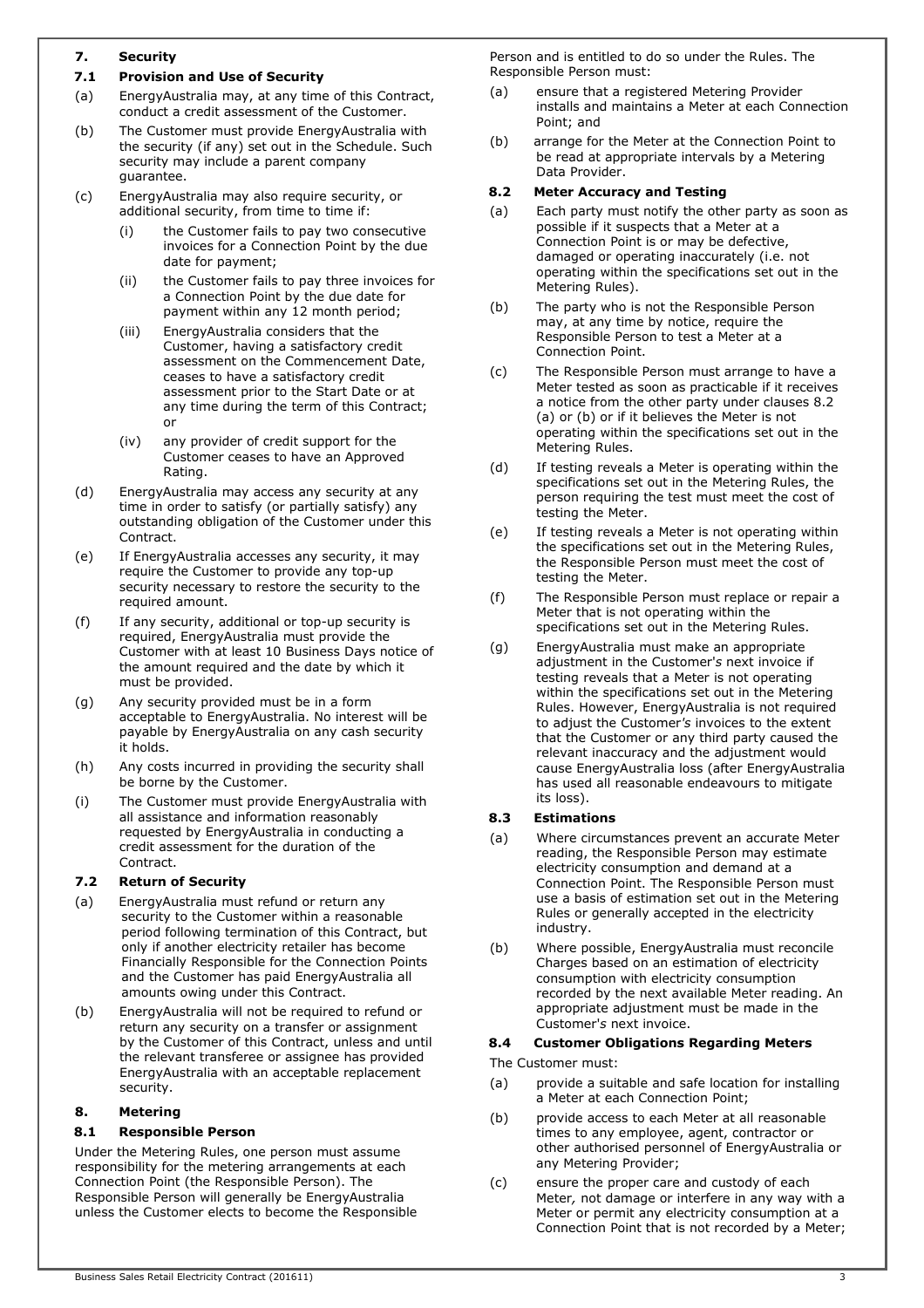- (d) where a Meter is not owned by the Customer, not mortgage, charge or otherwise deal inconsistently with the rights of the owner of that Meter; and
- (e) notify EnergyAustralia in advance if the Connection Point shall be modified due to the installation of a solar photovoltaic generator.

#### 8.5 Changing Meters

If, during the term of this Contract:

- (a) the Customer's electricity consumption or demand changes materially;
- (b) the basis for calculating Network Charges is varied;
- (c) the requirements of the Metering Rules are amended, or
- (d) the Customer installs a solar photovoltaic generator and, as a result, needs to modify the Connection Point, or
- (e) the Customer requires a Meter upgrade

the Responsible Person shall arrange installation of a further or replacement Meter at a Connection Point. If EnergyAustralia is the Responsible Person, the Customer must meet EnergyAustralia's reasonable costs of installing and maintaining the relevant Meter and pay any adjusted Metering Charges until the Meter is installed.

## 8.6 Unmetered Supply

Nothing in clauses 8.1 to 8.5 will apply to any Connection Point classified as an unmetered connection point (as defined in the Rules). The parties acknowledge that the Responsible Person shall calculate the electricity consumption at such Connection Point as a type 7 metering installation in accordance with the Rules and any applicable Metering Rules.

## 9. Disconnection and Reconnection

#### 9.1 Grounds for Disconnection

EnergyAustralia may request the relevant Network Operator to disconnect a Connection Point:

- (a) if the Customer has failed to pay any Charges by the due date for payment (including interest for late payments) and EnergyAustralia has provided at least 10 Business Days' notice of that default to the Customer;
- (b) if the Customer has breached any other provision of this Contract and has not remedied that breach within any reasonable period notified by EnergyAustralia;
- (c) if the Customer fails to provide the security in accordance with clause 7;
- (d) if EnergyAustralia reasonably believes that the Customer no longer has a current Connection Contract;
- (e) to protect the Network and in the interests of other customers;
- (f) in the circumstances of Force Majeure Event; or
- (g) pursuant to any right or obligation at law.

## 9.2 Disconnection and Termination

Disconnection of a Connection Point, for any reason, does not constitute termination of this Contract in respect of that Connection Point, nor will it prevent EnergyAustralia from exercising any other rights it may have under this Contract.

#### 9.3 Vacation of the Premises

- (a) The Customer must notify EnergyAustralia in writing about its intention to vacate the Premises. Such notification shall be provided to EnergyAustralia at least 30 days before Customer's proposed date of disconnection or vacation of the Premises.
- (b) The Customer must ensure that the Premises are safe and secure and provide unrestricted access to

the Meter at each Connection Point during business hours.

- (c) The Customer is liable for all Charges up to the date of disconnection, or where applicable, the date that the new occupant enters into a new retail electricity agreement. The Early Termination Charges may also apply pursuant to clause 10.6.
- (d) EnergyAustralia shall apply best endeavours to finalise the disconnection within the required timeframe, however the Customer remains liable for the ongoing Charges until the disconnection occurs.
- (e) The Customer may authorise EnergyAustralia to release details of the Charges of this Contract to the new occupant of the Premises.

## 9.4 Charges

EnergyAustralia may charge the Customer for any cost it incurs in arranging disconnection of a Connection Point (even if the relevant Premises are not actually disconnected from the relevant Network).

#### 9.5 Reconnection

EnergyAustralia may arrange for reconnection of a Connection Point once it is satisfied that the grounds for disconnection no longer apply. The Customer must pay any costs incurred by EnergyAustralia in arranging reconnection.

## 10. Termination

## 10.1 Rights of Termination

This Contract can be terminated by:

- (a) the Customer entering into an arrangement for another electricity retailer to become Financially Responsible for a Connection Point;
- (b) notice from EnergyAustralia to the Customer if:
	- (i) a Connection Point is disconnected or EnergyAustralia has grounds for disconnection of a Connection Point under clause 9.1;
	- (ii) the Customer becomes insolvent, deregistered or breaches any material provision of this Contract and has not remedied that breach within any reasonable period notified by EnergyAustralia; or
	- (iii) EnergyAustralia (acting reasonably) believes the Customer has provided EnergyAustralia with false or misleading information concerning a material aspect of this Contract, including information regarding the ownership or occupation of the Premises, the Customer's electricity consumption or the Customer's credit position; or
	- (iv) the Customer fails credit assessment conducted by EnergyAustralia and/or does not provide security or parent company guarantee;
- (c) notice from the Customer to EnergyAustralia if EnergyAustralia becomes insolvent, deregistered or breaches any material provision of this Contract and has not remedied that breach within any reasonable period notified by the Customer.

All notices under this clause 10.1 shall be provided in accordance with clause 17.2.

#### 10.2 Run Off Period

(a) Notwithstanding the termination or expiry of this Contract, EnergyAustralia will continue to sell the Customer electricity consumed at the Connection Points on the terms of this Contract until another electricity retailer becomes Financially Responsible for the relevant Connection Points (the Run Off Period). The Customer must pay EnergyAustralia any Charges and otherwise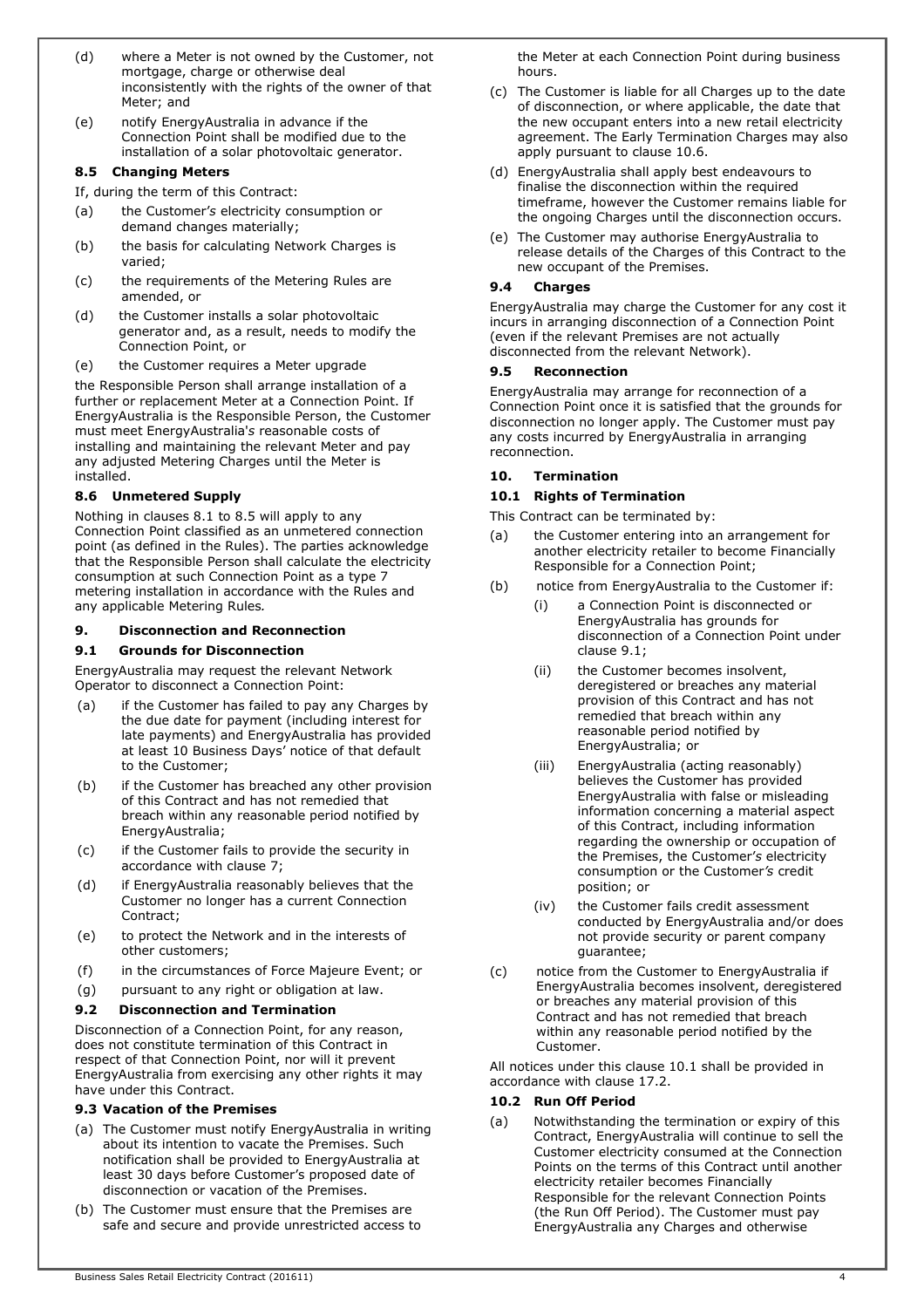continue to comply with the terms of this Contract during any Run Off Period.

(b) During any Run Off Period, Energy Charges and Environmental Charges will be calculated at a Default Rate.

#### 10.3 Post Expiry New Contract Offer

- (a) This clause will only apply if the Customer:
	- has, at the Commencement Date, an Estimated Load of less than 500MWh in any contract year; or
	- (ii) at any stage after the Commencement Date, in EnergyAustralia's reasonable opinion, the Customer's aggregate consumption of electricity at the Connection Points in any Contract Year will be less than 500MWh.
	- (b) EnergyAustralia may, by providing the Customer with notice at least 30 days (and not more than 60 days) prior to the Expiry Date, propose a replacement retail electricity contract (New Contract) for some or all of the Connection Points following the Expiry Date (an Offer).
	- (c) An Offer must include the terms and conditions of the New Contract, the term of the New Contract, the Connection Points to which the New Contract will apply and the charges applicable to those Connection Points.
	- (d) The Customer will be deemed to have accepted an Offer made in accordance with this clause if it has not rejected the Offer by written notice to EnergyAustralia within 14 days after receiving this Offer. A New Contract will be deemed to commence on the Start Date set out in the Offer (which may not be earlier than the Expiry Date).
	- (e) If the Customer:
		- (i) rejects the Offer; and
		- (ii) does not accept a New Contract or another contract with EnergyAustralia; and
		- (iii) does not transfer the Connection Points to another electricity retailer in accordance with the Transfer Requirements

the Customer will, after the Expiry Date, pay the Default Rate pursuant to clause 10.2.

## 10.4 Retailer of Last Resort Event

If a Last Resort Event occurs in respect of a Connection Point:

- (a) EnergyAustralia must provide the Customer's name, billing address and national metering identifier for the relevant Connection Point to the applicable Retailer of Last Resort within the timeframe required by the laws of the relevant Jurisdiction; and
- (b) this Contract will automatically terminate in respect of such Connection Point.

#### 10.5 Preservation of Rights

On the expiry or termination of this Contract, each party will retain any rights it may have against the other for any past breach of the Contract or in respect of any amounts payable to it under this Contract.

## 10.6 Early Termination Charges

- (a) Unless the Customer and EnergyAustralia agree otherwise in writing, if this Contract is terminated pursuant to clauses 10.1(a) or (b), the Customer shall pay to EnergyAustralia Early Termination Charges.
- (b) Early Termination Charges shall be applied to the Contract term pursuant to clause 10.3.

## 11. Multiple Connection Points

## 11.1 Adding Connection Points

If the parties agree to add further Connection Points to this Contract, EnergyAustralia must amend the Schedule to incorporate those new Connection Points and the agreed Charges and other provisions applying to those Connection Points.

## 11.2 Removing Connection Points

If the parties agree to remove Connection Points from this Contract, or this Contract is terminated in respect of some Connection Points only, EnergyAustralia must amend the Schedule to remove those Connection Points and the Charges and other provisions applying only to those Connection Points.

#### 11.3 Disconnection and Termination

Where this Contract applies to multiple Connection Points, clauses 9 and 10 apply to each of those Connection Points severally. One or more Connection Points may be disconnected under clause 9, and this Contract may be terminated in respect of one or more Connection Points under clause 10, without affecting the continued application of this Contract to any other Connection Points.

#### 12. Force Majeure

- (a) If a Force Majeure Event occurs and prevents a party (the Affected Party) from performing any of its obligations under this Contract, the Affected Party must notify the other party as soon as possible of the nature of the Force Majeure Event, the time of its commencement and likely duration and the extent to which the Affected Party is prevented from performing its obligations under this Contract.
- (b) An Affected Party's obligations under this Contract are suspended to the extent that the Affected Party is prevented from performing them by a Force Majeure Event. However, a Force Majeure Event will not suspend any obligation of an Affected Party to make any payment to the other party in accordance with this Contract and Schedule.
- (c) An Affected Party must endeavour to overcome the effects of a Force Majeure Event, but nothing in this clause will require the Affected Party to settle any industrial dispute.
- (d) Performance of an Affected Party's obligations must recommence once the relevant Force Majeure Event has been rectified or ceases to exist.

## 13. Limitation of EnergyAustralia's Liability

- (a) EnergyAustralia has no Liability for any loss or damage the Customer suffers arising as a consequence of, or in connection with:
	- (i) the control or use of electricity at the Premises;
	- (ii) the disconnection of any Premises;
	- (iii) any fluctuation or distortion (in voltage magnitude, voltage waveform or frequency) or interruption in Network Services; or
	- (iv) Network Services, Connection Services or the acts or omissions of a Network Operator or any third party,

unless and to the extent that the Customer's loss or damage is directly caused by a breach of this Contract by EnergyAustralia or by the wilful or negligent act or omission of EnergyAustralia.

- (b) EnergyAustralia has no Liability to the Customer for:
	- (i) any indirect or consequential losses or damages of any kind; or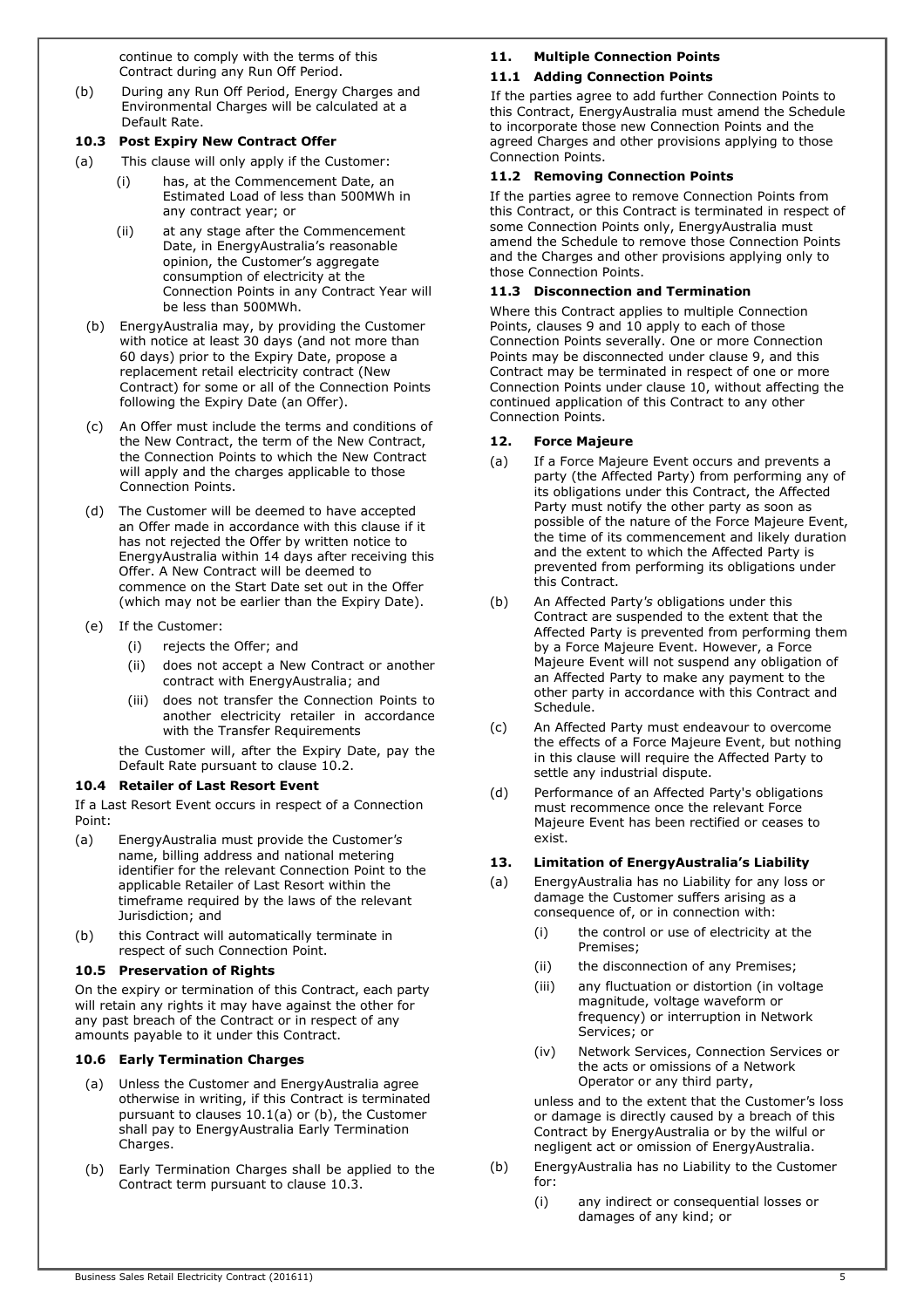(ii) any Economic Loss.

- (c) To the extent that EnergyAustralia has any Liability to the Customer, EnergyAustralia's Liability is limited, for all claims the Customer makes in any one calendar year in aggregate, to \$10,000.
- (d) The Customer indemnifies EnergyAustralia against:
	- (i) any liability incurred or damage suffered by EnergyAustralia or any other person claiming against EnergyAustralia, directly or indirectly resulting from or arising out of or in connection with the sale of electricity to the Customer under this Contract other than as a result of the breach of this Contract, negligence or wilful misconduct by EnergyAustralia; and
	- (ii) any losses, fines, penalties, charges, costs, fees or other amounts that EnergyAustralia may be required to pay or otherwise becomes liable or responsible for, due to the Customer not complying with any of its obligations under this Contract.
- (e) If any condition or warranty is implied into this Contract under the Competition and Consumer Act 2010 (Cth), then EnergyAustralia's Liability (if any) for breach of that condition or warranty in connection with any goods or services supplied or to be supplied by EnergyAustralia under this Contract (that are not of a kind ordinarily acquired for personal, domestic or household consumption), is limited, as far as the law permits and at EnergyAustralia's option, to resupplying the goods or services or paying for their resupply.
- (f) Nothing in this Contract is to be taken to exclude, restrict or modify any condition or warranty that EnergyAustralia is prohibited by law from excluding, restricting or modifying. All other conditions and warranties, whether or not implied by law, are excluded.

## 14. Dispute Resolution

## 14.1 Notice of Dispute

- (a) A party claiming that a dispute has arisen must serve written notice of the dispute to the other party's representative. The written notice must specify that it is a notice given under this Contract and give full particulars of the nature and extent of the dispute.
- (b) If a dispute cannot be settled by negotiation within 20 Business Days after commencing negotiation, then either party shall give written notice to the senior management of the other party declaring that a dispute exists. The notice must set out the details of the dispute and the steps taken to resolve the dispute.
- (c) The senior management, or their nominees, shall meet within 10 Business Days of the dispute being declared and shall use their reasonable endeavours to resolve the dispute.
- (d) Neither party shall commence legal proceedings concerning a matter in dispute (other than for the purpose of seeking urgent injunction or declaratory relief) unless the parties have attempted to resolve the dispute in accordance with clauses  $14.1(a)$ , (b) and (c).

## 14.2 Continuing Obligations

Notwithstanding the existence of a dispute, each party must continue to perform its obligations under this Contract.

## 14.3 Costs

The parties must bear their own costs in relation to any disputes under this Contract.

## 15. Use of Information

## 15.1 Confidentiality

The Customer and EnergyAustralia shall not disclose any Confidential Information to any third party until 3 years following the expiry or termination of this Contract.

## 15.2 Permitted Disclosures

- (a) Nothing in this clause will prevent the Customer and EnergyAustralia disclosing Confidential Information in circumstances where disclosure is:
	- (i) required by law or under the Rules;
	- (ii) required for the parties to carry out their obligations or exercise their rights under this Contract;
	- (iii) to the party's officers, employees, agents, contractors and related bodies corporate (limited to the extent those persons are required to have access to such Confidential Information);
	- (iv) to potential buyers of the Customer's business or potential assignees of this Contract;
	- (v) required by a recognised stock exchange of which either party is a member;
	- (vi) to the parties legal or other professional advisers (including a broker) appointed to procure an electricity supply on behalf of the Customer;
	- (vii) new occupant of the Premises if authorised by the Customer; or
	- (viii) with the prior written consent of either party.
- (b) The Customer and EnergyAustralia will be responsible for the actions of its officers, employees, agents, contractors and advisers and must ensure that those persons comply with the obligations under this clause.
- (c) The Customer and EnergyAustralia must immediately notify the other party of any actual or potential breach of confidentiality, disclosure or unauthorised use of the Confidential Information, and take all steps to prevent or stop such breach.

## 15.3 Personal Information

- (a) EnergyAustralia may collect and disclose personal information (as defined in the Privacy Act 1988 (Cth)) about the Customer in accordance with its Privacy Policy , available at www.energyaustralia.com.au, and in accordance with the Privacy Statement attached at Appendix A.
- (b) EnergyAustralia may also disclose personal information about the Customer where disclosure is:
	- (i) required to verify the creditworthiness of the Customer or for the purposes of recovering any amounts owed by the Customer under this Contract; and
	- (ii) required for EnergyAustralia to carry out its obligations or exercise its rights under this Contract.

## 16. Consumption and Demand Levels

## 16.1 Application

This clause 16 will apply only if the Customer:

- (a) has, at the Commencement Date, an Estimated Load of more than 5GWh in any contract year; or
- (b) at any stage after the Commencement Date, in EnergyAustralia's reasonable opinion, the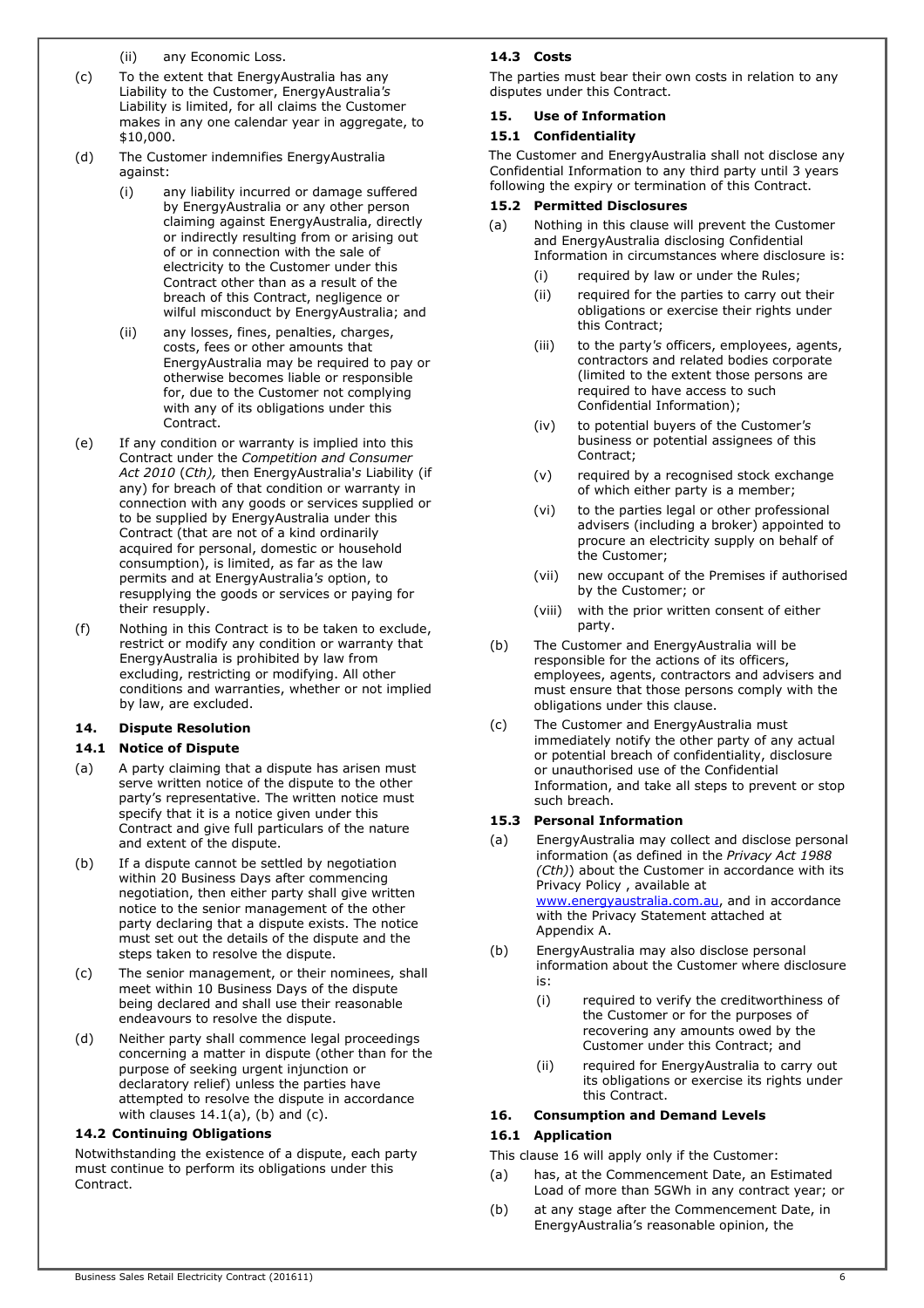Customer's aggregate consumption of electricity at the Connection Points in any Contract Year will be more than 5GWh.

## 16.2 Estimated Load

- (a) EnergyAustralia has calculated the Energy Charges on the basis of the Estimated Load for each Jurisdiction.
- (b) Unless expressly agreed by the parties, the Estimated Load does not vary as a result of the addition or removal of Connection Points under clause 11.
- (c) The Customer must notify EnergyAustralia as soon as possible after it becomes aware that its aggregate electricity consumption at the Connection Points in a Jurisdiction may, in any Contract Year, be less than the relevant Minimum Load or be greater than the relevant Maximum Load.

## 16.3 Minimum Consumption

- (a) If the Customer's aggregate electricity consumption at the Connection Points in a Jurisdiction in any Contract Year is less than the relevant Minimum Load, then in addition to paying the Charges for that electricity consumption, the Customer must also pay EnergyAustralia any Shortfall Charges EnergyAustralia may impose.
- (b) EnergyAustralia will use reasonable endeavours to reduce any relevant Minimum Load to accommodate a reduction in the Customer's electricity consumption caused by a Force Majeure Event.
- (c) If the Shortfall Charges are a negative amount, the Shortfall Charges will be deemed to be zero.
- (d) Subject to clause 16.3(a), the Shortfall Charges shall be calculated as specified under clause 19.

## 16.4 Maximum Consumption

If the Customer's aggregate electricity consumption at the Connection Points in a Jurisdiction in any Contract Year is greater than the relevant Maximum Load, then in addition to paying the Charges for that electricity consumption, the Customer must also pay EnergyAustralia any Excess Charges EnergyAustralia may impose. The Excess Charges shall be calculated in accordance with the formula provided under clause 19.

## 16.5 Payments

EnergyAustralia will use reasonable endeavours to calculate the amount (if any) owed by the Customer under this clause 16 at the end of each Contract Year and at the termination of this Contract and include such amount on the Customer's next or final invoice.

## 17. Other Matters

## 17.1 Connection Arrangements

The Customer must obtain the prior approval of EnergyAustralia to:

- (a) on-sell any electricity supplied to a Connection Point;
- (b) make a further connection between a Premises and a Network; or
- (c) generate electricity at a Connection Point so that the Customer's electricity consumption profile at that Connection Point is materially changed.

#### 17.2 Notices

- (a) Notices under this Contract must be in writing and given by hand or sent by facsimile, email or by mail to the facsimile numbers, email addresses or addresses of EnergyAustralia and the Customer specified in the Schedule or in any other manner agreed by the parties.
- (b) A notice sent in accordance with this clause will be deemed received by the recipient:
- (i) in the case of delivery by hand, on the date of delivery;
- (ii) in the case of a notice sent by facsimile, on the date indicated on the relevant facsimile confirmation receipt;
- (iii) in the case of email, the date when the sender receives an automated message confirming delivery or four hours after the time sent (as recorded on the device from which the sender sent the email) unless the sender receives an automated message that the email has not been delivered; and
- (iv) in the case of a notice sent by letter, on the date three Business Days after the date of posting.
- (c) Any change in the address or any notice details of a party specified in the Schedule must be advised in writing to the other party (and the Schedule will be deemed amended accordingly).

## 17.3 Transfer of Rights and Obligations

- (a) The Customer shall only transfer its rights and obligations under this Contract with EnergyAustralia's prior written consent. EnergyAustralia may require that reasonable conditions be met before providing its consent.
- (b) The Customer hereby grants its unconditional consent to the transfer by EnergyAustralia of any or all of its rights or obligations under this Contract to a party holding all authorisations required to become Financially Responsible for the relevant Connection Points.

## 17.4 Relevant Law

- (a) The laws of Victoria govern this Contract and each party submits to the jurisdiction of the courts of Victoria.
- (b) The parties acknowledge that the laws of a Jurisdiction may impose certain requirements on the form or content of contracts with electricity consumers within the Jurisdiction. To the extent that this Contract is inconsistent with such laws, the terms of this Contract will be deemed amended for any Connection Points to which those laws apply, to the extent necessary to comply with those laws.
	- (c) If the laws of Jurisdiction impose additional Charges or implement any change to the Charges specified in the Schedule, EnergyAustralia will notify the Customer of such changes in Jurisdiction and invoices will be adjusted accordingly.

#### 17.5 Interpretation and General

- (a) In this Contract a reference to:
	- (i) any law will be read as a reference to that law as amended, consolidated, supplemented or replaced and any regulation, rule, ordinance, proclamation, by-law or judgment made under that law;
	- (ii) a document includes any variation or replacement of it;
	- (iii) a person, includes an individual, firm, body corporate, an unincorporated association or an authority; and
	- (iv) the words "include", "includes" and "including" means "including without limitation".
- (b) If a provision of this Contract is invalid or unenforceable in a Jurisdiction:
	- (i) it is to be read down or severed in that Jurisdiction to the extent of the invalidity or unenforceability; and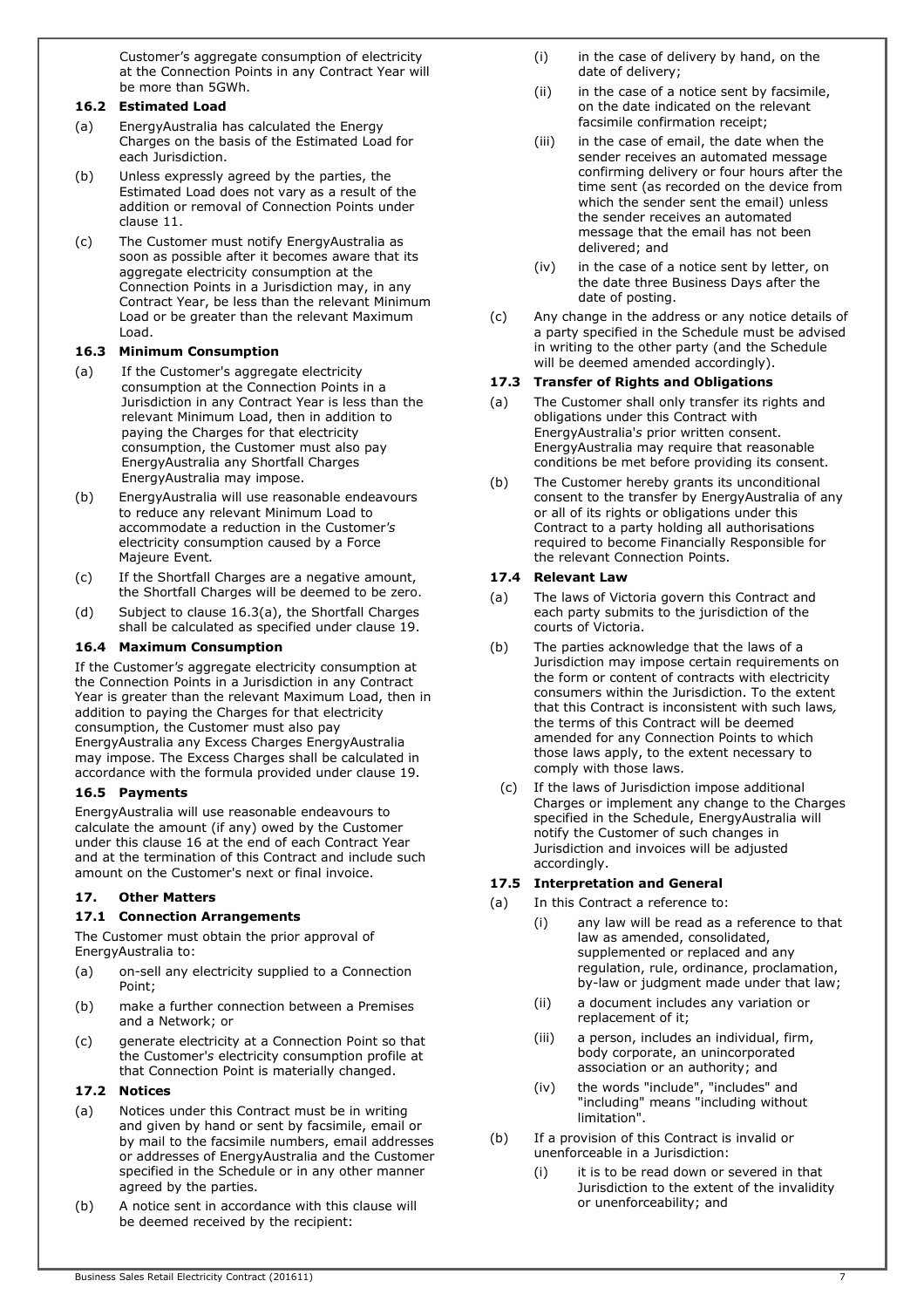- (ii) it does not affect the validity or enforceability of that provision in any other Jurisdiction or of the remaining provisions.
- (c) A waiver by a party of a provision or a right under this Contract is binding on that party only if it is given in writing. A failure by a party to exercise a right, or a delay in exercising a right, does not operate as a waiver of that right or otherwise prevent the party exercising that right.
- (d) This Contract may be executed in counterparts. All counterparts together will be taken to constitute one instrument.
- (e) This Contract, together with the Schedule and any documents referred to in this Contract, is the entire agreement of the parties about the subject matter of this Contract and supersedes any prior representations, negotiations, arrangements, understandings or agreements and all other communications.
- (g) The Schedule will prevail over these terms and conditions to the extent of any inconsistency.
- (h) Any words used in this Contract and not otherwise defined in clause 19 will bear the meaning (if any) set out in the Rules.

## 18. Web Portal Access

- (a) The Customer has access to the EnergyAustralia's online energy management portal (the Web Portal), which provides access to the Customer's electricity invoices, Meter data and site statements, via a username and password.
- (b) The Customer acknowledges that EnergyAustralia owns the data used to create the invoices, Meter data and site statements. The Customer must only use and reproduce the invoices, Meter data and site statements accessed via the Web Portal in accordance with this Contract.
- (c) The invoices, Meter data and site statements accessed by the Customer via the Web Portal contain Confidential Information. The Customer must keep its Web Portal username and password safe and not allow it to be shared with or used by a third party unless that third party is acting as an agent of, a broker or service provider to the Customer. Only the Customer may change its Web Portal password.
- (d) The Customer must notify EnergyAustralia in writing:
	- (i) when a third party acting as an agent, a broker or service provider to the Customer is required to have access to the Web Portal at any time during the term of this Contract; and
	- (ii) when Web Portal access to a third party acting as an agent, a broker or service provider to the Customer shall be ceased at any time during the term of this Contract.
- (e) The Customer indemnifies EnergyAustralia and its contractors and service providers against any loss or damages which they might suffer, or be liable for, as a result of any unauthorised use of the Customer's Web Portal username and password, howsoever caused.
- (f) EnergyAustralia does not warrant that the Customer's access to the Web Portal will be continuous and fault free. The Customer must notify EnergyAustralia of any loss of, or fault in, access to the Web Portal.
- (g) EnergyAustralia has no liability to the Customer arising out of the Customer's use of, or reliance on, any information accessed by it via the Web Portal.
- (h) EnergyAustralia may terminate the Customer's access to the Web Portal if the Customer does not comply with any provisions under this clause 18.
- (i) In this clause, Customer includes employees, contractors of the Customer, and any third party authorised by the Customer.

## 19. Definitions

Any word capitalised will have the meaning set out below:

Approved Rating - a rating of BBB or greater by Standard and Poors or an equivalent rating by a rating agency of similar status.

Business Day - a day other than Saturdays, Sundays and public holidays in the major city where the Connection Point or Connection Points are located.

Carbon Scheme - any statutory fixed or cap and trade emissions trading scheme (or, to the extent that a carbon tax constitutes a Carbon Scheme, the carbon tax) for the management of greenhouse gas emissions or concentrations.

Carbon Scheme Charge - any charges incurred or charged by EnergyAustralia in complying with a Carbon Scheme, and provide for the full recovery of EnergyAustralia's costs in connection with its obligations under a Carbon Scheme.

## Change In Law –

- (a) any law, regulation, rule, code or sub-code being introduced, amended or repealed in whole or in part after the Commencement Date;
- (b) any new or increased tax, fee or charge (including any carbon tax) imposed on EnergyAustralia after the Commencement Date in relation to the purchase of electricity by EnergyAustralia for sale to the Customer or the purchase by the Customer of electricity and/or any other goods or services from EnergyAustralia;
- (c) any new or increased tax, fee or charge (including any carbon tax), fee or charge imposed on any other person after the Commencement Date and having the effect of increasing the cost of electricity and/or any other goods or services purchased by EnergyAustralia for sale to the Customer, or the amounts payable by EnergyAustralia under any hedge contract;
- (d) the imposition of any tax or change in the rate or way any tax is calculated which results EnergyAustralia being required to pay an amount that it would not otherwise be required to pay, or a change in the amount that EnergyAustralia is required to pay under the law that applied at the date of this Contract;
- (e) any law, or mandatory or voluntary scheme being introduced, amended or repealed in whole or in part after the Commencement Date which relates to the emission of carbon, carbon compounds, greenhouse gases or greenhouse precursor gases into the atmosphere or is for the purpose of encouraging the generation of electricity from 'renewable' or 'green' energy sources or deterring the generation of electricity from 'non-renewable' or 'non-green' energy sources.

Charges – all Connection Services Charges, Early Termination Charges, Energy Charges, Environmental Charges, Market Charges, Metering Charges, Network Charges, the Supply Charge, Carbon Scheme Charge, and other amounts set out in the Schedule or payable by the Customer under this Contract.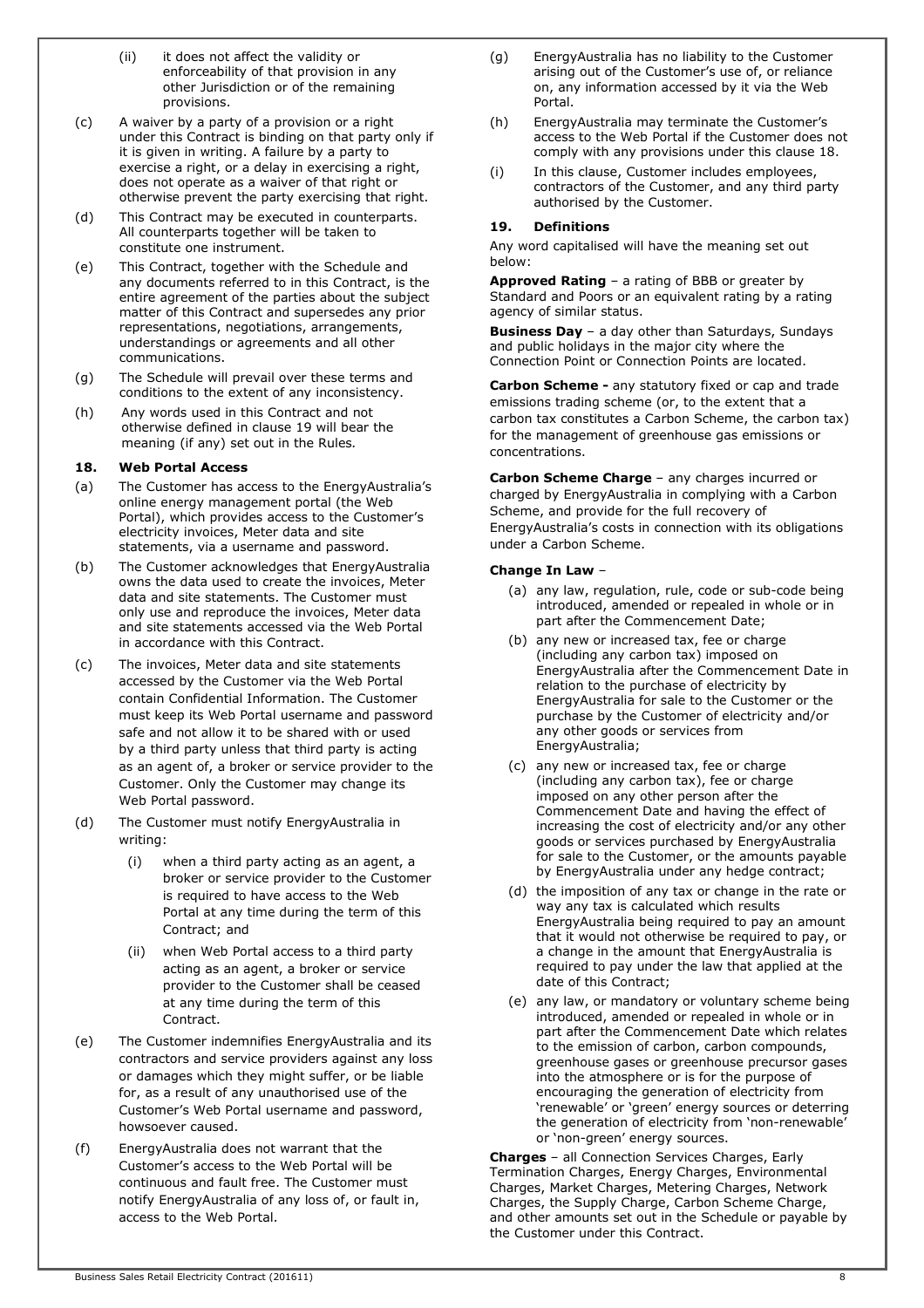Commencement Date – the date EnergyAustralia receives an executed Schedule from the Customer.

Confidential Information – the Energy Charges, Environmental Charges, information about the terms or effect of this Contract and any other information exchanged between the parties that is expressly identified as confidential, but does not include any information within the public domain (other than as a result of a breach of clause 15).

Connection Contract – a connection contract or supply and connection contract between the Customer and a Network Operator in relation to the connection of any Premises to a Network and/or the delivery, supply or conveyance of electricity across the Network.

Connection Point – the point at which a Premises is connected to a Network.

Connection Services – connection of any Premises to a Network, any increase in the capacity of a connection, maintenance of capacity and other related services.

Connection Services Charges – any charges incurred or charged by EnergyAustralia in arranging Connection Services.

Contract – the terms and conditions of this retail electricity contract together with the Schedule.

Contract Year – a continuous period of 12 months commencing on the Start Date or the anniversary of the Start Date (as applicable). If the period between the start of a Contract Year and the termination or expiry of this Contract is less than 12 months, that period will be deemed a Contract Year and any Estimated Load for that Contract Year pro-rated accordingly.

**Customer** - the person whose details are set out in the Schedule as a party to this Contract.

Default Rate – in the case of:

- (a) Energy Charges for a Connection Point, is a rate or rates set by EnergyAustralia (and amended) from time to time, being the rate EnergyAustralia reasonably determines is necessary to recover its costs of acquiring electricity in the NEM, plus a reasonable margin; and
- (b) Environmental Charges for a connection point, is a rate or rates set by EnergyAustralia (and amended) from time to time, being the rate EnergyAustralia reasonably determines is necessary to recover its Environmental Costs associated with the electricity supplied to the Connection Point, plus EnergyAustralia's reasonable administrative costs.

Early Termination Charges – EnergyAustralia's reasonable Charges incurred as a direct result of the termination of this Contract prior to the Expiry Date. These Early Termination Charges are calculated using Peak, Shoulder and Off-Peak Energy Charges specified in the Schedule, for the aggregated electricity consumption under the Contract for the relevant Contract Year.

Early Termination Charges may include outstanding Metering Charges and reasonable administration fee as determined by EnergyAustralia (if any) associated with termination of this Contract prior to the Expiry date.

Economic Loss – loss other than damage to physical property of the Customer, and includes corruption of data losses, business interruption losses and loss of profits.

EnergyAustralia - EnergyAustralia Pty Ltd (ABN 99 086 014 968) of Level 33, 385 Bourke Street, Melbourne, Victoria, 3000.

Energy Charges – charges for the consumption of electricity by the Customer at a Connection Point as set out in the Schedule, multiplied by any applicable Loss Factor.

Environmental Charges – charges that provide for the full recovery of EnergyAustralia's Environmental Costs (which may include EnergyAustralia's reasonable

forecast of any component of those Environmental Costs).

Environmental Costs – any costs or charges incurred, or likely to be incurred, by EnergyAustralia:

- in complying with its Environmental Obligations, including the costs of creating or acquiring Environmental Credits;
- (b) in failing to surrender the required number of Environmental Credits for any period for any reason, including the Tax Adjusted Legislative Charge; or
- (c) in mitigating or reducing EnergyAustralia's Environmental Obligations or the costs associated with EnergyAustralia's Environmental Obligations.

Environmental Credits – any permits, permissions, allowances or instruments recognised under international, national or state legislation and able to be surrendered by EnergyAustralia to meet its Environmental Obligations.

Environmental Obligations – any obligations imposed on or commitments made by EnergyAustralia for the direct or indirect purposes of:

- (a) reducing levels of greenhouse gas emissions or any other environmental benefit;
- (b) increasing the uptake of renewable electricity;
- (c) reducing electricity consumption; or
- (d) encouraging efficiency of electricity usage by consumers.

**Estimated Load** – the estimated load (if any) for the Connection Points in a Jurisdiction set out in the Schedule for each Contract Year.

Excess Charges – the amount calculated for each Jurisdiction in accordance with the following formula:

 $EC = (AC - AEL) \times CP$ 

where:

EC = Excess Charges

AC = actual aggregate electricity consumption under the Contract for the relevant Contract Year (in MWh)

AEL = Maximum Load (in MWh) for the relevant Contract Year

 $CP = $10.00$  per MWh

**Expiry Date** - the date specified as such in the Schedule.

Financially Responsible - where an electricity retailer is recognised by the Market Operator as the party responsible for the wholesale purchase of electricity consumed at a Connection Point.

Force Majeure Event - means an event beyond the reasonable control of the affected party and not reasonably capable of being prevented by the affected party.

GST - has the meaning set out in the GST Act.

GST Act - the A New Tax System (Goods and Services Tax) Act 1999 (Cth).

Jurisdiction - in relation to a Connection Point, the State or Territory of Australia in which that Connection Point is situated.

Last Resort Event – an event affecting EnergyAustralia that triggers the operation of the relevant Jurisdiction's retailer of last resort arrangements with respect to EnergyAustralia's sale of electricity to the Customer at a Connection Point.

Liability - a liability under contract, tort (including negligence) or any other basis, including where caused by that party's negligent or wilful act or omission.

Loss Factor - the combined transmission and/or distribution loss factors applicable to a Connection Point.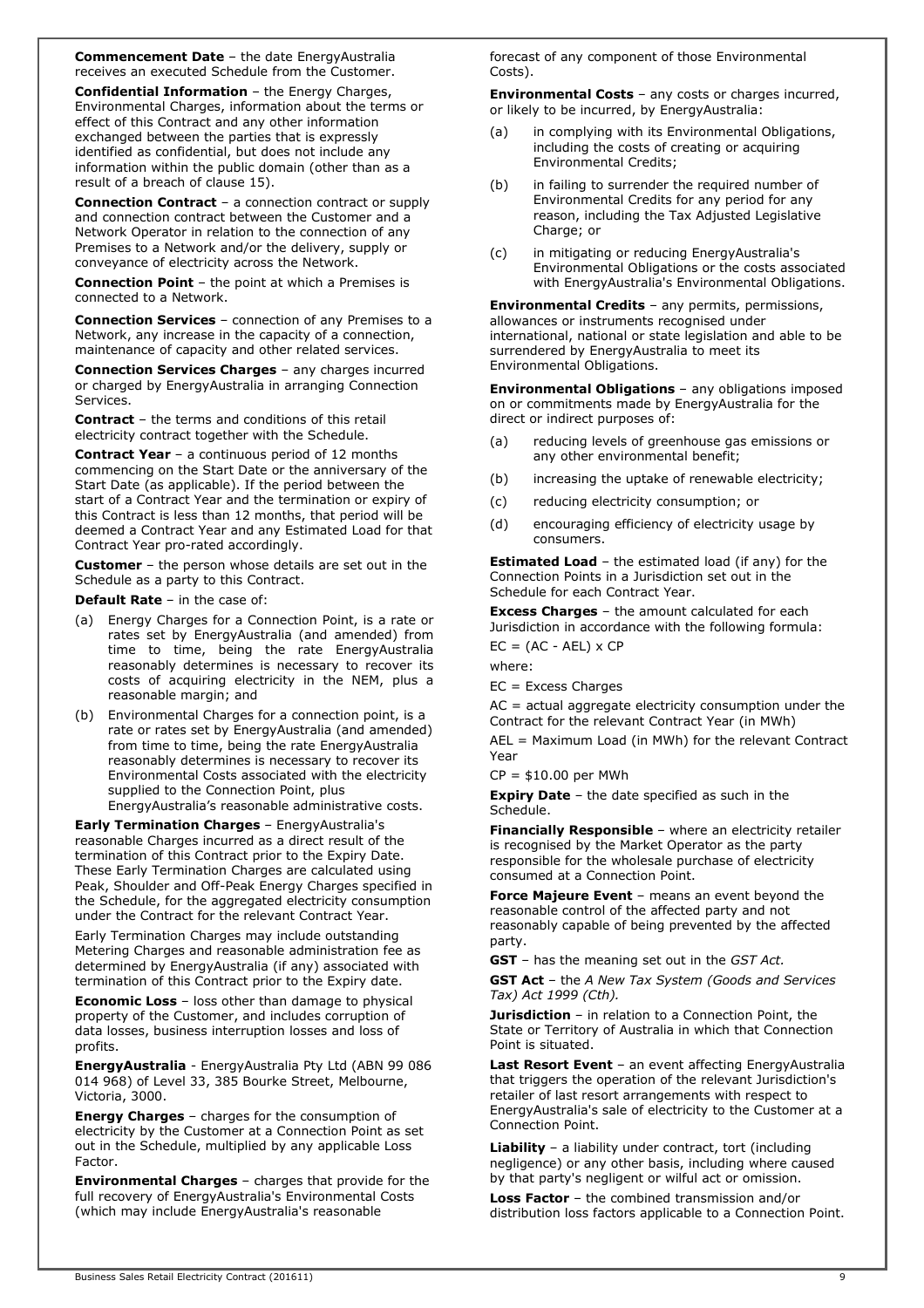Market Charges - any NEM participant fees, ancillary services fees or other NEM charges or levies incurred by EnergyAustralia in selling electricity at a Connection Point.

Market Operation Rules - any rules or other requirements in a Jurisdiction relating to the sale of electricity, including where relevant, the terms of any use of system, coordination or other agreement entered into by EnergyAustralia with a Network Operator.

Market Operator - the party responsible for the operation of the NEM in accordance with the Rules.

**Maximum Load - the amount determined by** multiplying the Estimated Load for a Jurisdiction by the Maximum Percentage.

Maximum Percentage - the percentage set out in the Schedule.

Meter - a device complying with the Metering Rules for measuring and recording consumption of electricity and any current transformer as defined in the Rules, voltage transformer as defined in the Rules, kVA demand meter, communications device or other associated equipment.

Metering Charges – the Meter provision, Meter reading, Metering Data Provider and other Meter-related charges incurred or charged by EnergyAustralia in selling Electricity or arranging Metering Services for a connection Point or facilitating the Customer's Metering Provider, including any special meter reads.

Metering Data Provider - a metering data provider accredited pursuant to the Metering Rules.

Metering Provider – the provider of Metering Services to that Connection Point under the Metering Rules.

Metering Rules - any applicable legislation, regulation or published Network Operator requirement as to the Meter and Metering Services required at a Connection Point.

Metering Services – the Meters and other related services provided in respect of a Connection Point, including installing, maintaining, calibrating, testing and reading of Meters, calculation of the electricity consumption at a Connection Point for type 7 metering installations, verifying and forwarding data and any Metering Data Provider requirements.

Minimum Load – the amount determined by multiplying the Estimated Load for a Jurisdiction by the Minimum Percentage.

**Minimum Percentage** – the percentage set out in the Schedule.

**NEM** – the National Electricity Market.

Network – an electricity distribution network.

Network Charges – electricity transmission and distribution network charges and any other charges imposed by a Network Operator for Network Services.

Network Operator – the person owning or controlling the Network to which a Premises is connected at a Connection Point.

Network Services - the operation, maintenance and control of a Network and the supply, delivery or conveyance of electricity across a Network (and includes any such services in relation to a transmission network).

**Premises** - a site specified in the Schedule.

Privacy Policy - EnergyAustralia's privacy policy.

REE Act - the Renewable Energy (Electricity) Act 2000 (Cth) and related legislation and regulations each as amended from time to time.

REE Costs – EnergyAustralia's Environmental Costs in connection with its obligations under the REE Act and the VEET Act.

Responsible Person – has the meaning defined under the Rules.

Retailer Of Last Resort - the entity appointed under the relevant Jurisdiction's retailer of last resort

arrangements to supply electricity to the Customer at a Connection Point following the occurrence of a Last Resort Event.

Rules - the National Electricity Rules under the National Electricity Law.

Run Off Period - the period referred to in clause 10.2(a) of this Contract.

**Schedule** - the document entitled Schedule - Business Sales Retail Electricity Contract.

Shortfall Charges - the amount calculated for each Jurisdiction in accordance with the following formula:

 $SC = (AEL - AC) \times (CP - PP)$ 

where:

SC = Shortfall Charges

AEL = Minimum Load (in MWh) for the relevant Contract Year

AC = actual aggregate electricity consumption under the Contract for the relevant Contract Year (in MWh)

 $CP =$  the volume weighted average Energy Charge per MWh of electricity for the relevant Contract Year

 $PP =$  the volume weighted average regional reference price of electricity for the region which the Connection Point is located for the relevant Contract Year

**Small Electricity Customer** - a person who consumes electricity at a rate less than that prescribed by the laws of the Jurisdiction for the contestable sale of electricity or for whom the laws of the Jurisdiction require certain terms and conditions in any contract for the purchase of electricity.

**Start Date** - the date set out in the Schedule.

Supply Charge - the supply charge (if any) set out in the Schedule.

Tax Adjusted Legislative Charge has the meaning given to the term in the REE Act.

**Tax Invoice** – has the meaning set out in the GST Act.

Taxable Supply - has the meaning set out in the GST Act.

**Transfer Requirements** - any requirement for the transfer of financial responsibility between electricity retailers, including any Market Operation Rules, NEM Metering and Administration System and Retail Transfer Procedures and Metering Rules.

**VEET Act** - the Victorian Energy Efficiency Target Act 2007 (Vic) and related legislation and regulations each as amended from time to time.